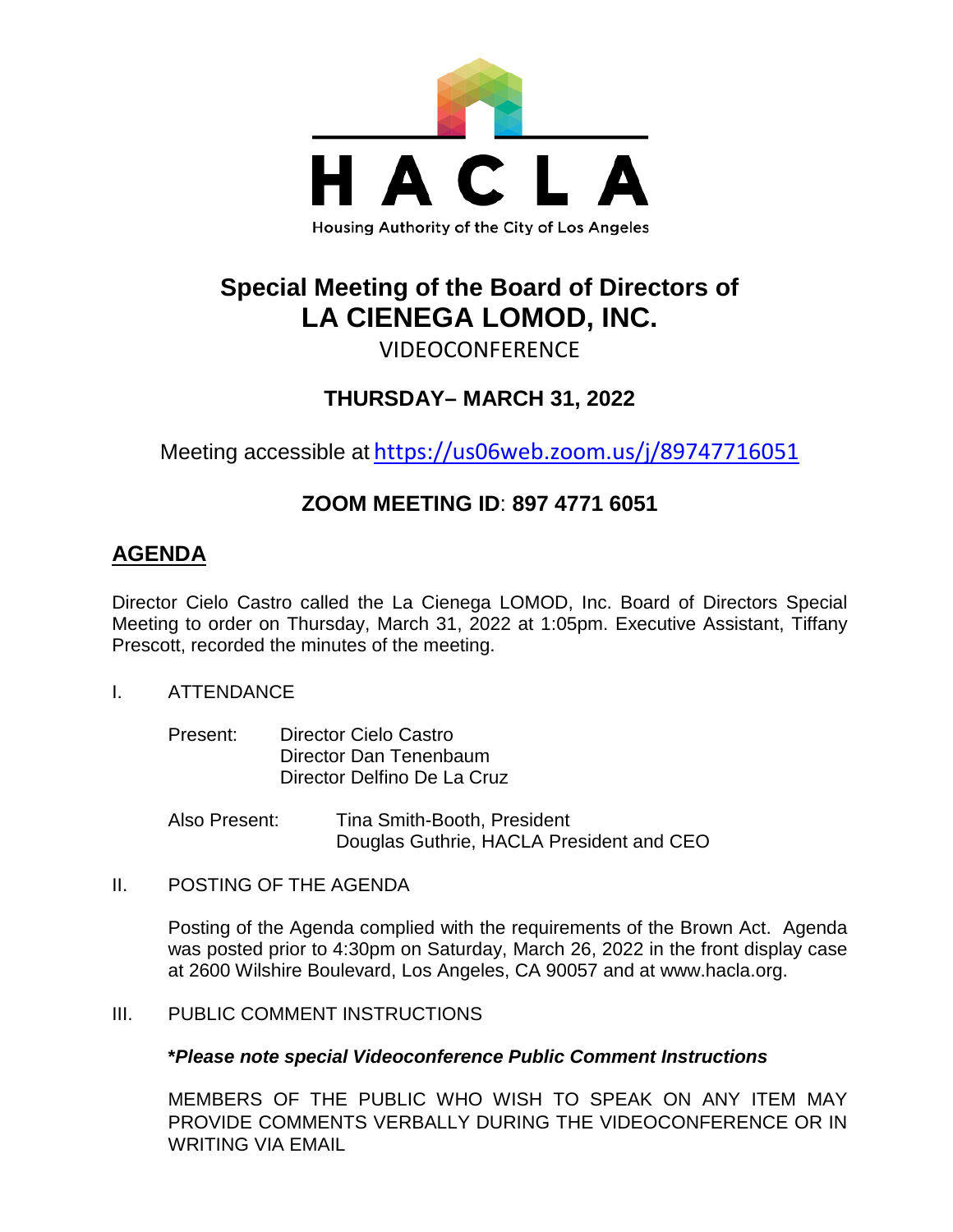- 1. **ORAL PUBLIC COMMENTS** WILL BE ACCEPTED DURING THE VIDEOCONFERENCE MEETING. TO SUBMIT ORAL PUBLIC COMMENT, YOU WILL NEED TO DOWNLOAD THE ZOOM ONLINE MEETING PLATFORM AVAILABLE AT WWW.ZOOM.COM OR CONNECT TO THE MEETING IN-BROWSER.
- If using a web browser, make sure you are using a current, up-to-date browser: Chrome 30+, Firefox 27+, Microsoft Edge 12+, Safari 7+. Certain functionality may be disabled in older browsers including Internet Explorer.
- OR, if using a smart phone, download the ZOOM application onto your phone from the Apple Store of Google Play Store and enter the meeting ID.
- Zoom requests that you enter a first and last name, which will be visible online and will be used to notify you that it is your turn to speak.
- When the Board Chair calls for the item on which you wish to speak, click on "Raise Hand" (or dial \*9 if using your phone for audio). Speakers will be notified shortly before they are called to speak by the Board Secretary. Mute all other audio before speaking, as using multiple devices can cause audio feedback.
- When called upon, unmute yourself using the screen controls (or dial \*6 if using your phone for audio). Please limit your remarks to two minutes. After the comment has been given, the microphone for the speaker's Zoom profile will be muted.
- Any person that does not adhere to the Public Comment Instructions provided herein will be dismissed from the meeting. The purpose of public comment is to allow the public to address the Board and the Board is interested in hearing from members of the public, stakeholders, and interested parties. However, speakers are asked to exercise courtesy and consider the rights of other speakers by adhering to the Special Teleconference Public Comment Instructions and if possible, refrain from unnecessary interruptions or repetition in their comments.
- We ask that you only connect to the meeting using the App or In-Browser due to interpretation and language setting limitations.

### **ZOOM MEETING ID:** 897 4771 6051

2. **WRITTEN PUBLIC COMMENTS** MAY BE SUBMITTED TO THE BOARD SECRETARY BY EMAIL AT TIFFANY.PRESCOTT@HACLA.ORG. Although it is preferred for written comments to be submitted by Wednesday, March 30, 2022 at 12:00 P.M., we will accept written comments up to and during the meeting. Please make sure your email includes name, agenda item number, and address/organization for who you represent. We also ask that all comments be limited to 500 words or less. The secretary will provide all written comments to the Board for review and read each public comment into the record at the time the item is considered.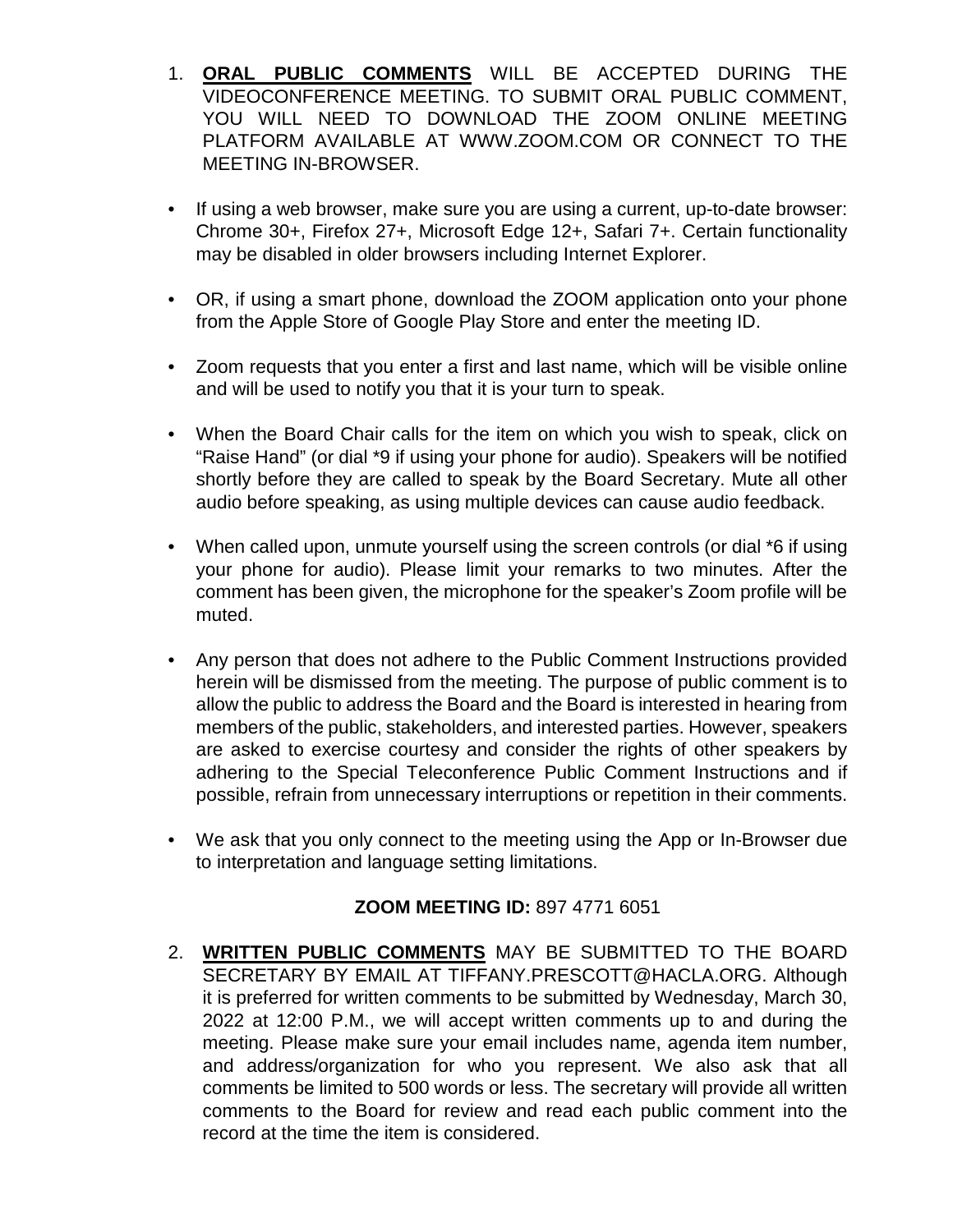#### IV. BOARD BUSINESS ITEMS

1. Proposed Resolution Authorizing La Cienega LOMOD, Inc., to Enter Into the Jordan Downs 3 Limited Partnership as a Special Limited Partner, Authorizing and Approving the Execution of the Jordan Downs Phase H2A Project Ownership, Financing and Related Documents and Agreements by the President, or Their Designee, and the Undertaking of Various Actions in Connection Therewith

Purpose: Approve and adopt the Resolution authorizing the President of La Cienega LOMOD, Inc., a California nonprofit public benefit corporation ("LOMOD"), or their designee, to enter into the Jordan Downs Phase 3, LP, a California limited partnership (the "Partnership") as a Special Limited Partner ("SLP"), authorizing and approving the execution by the President or their designee of the Jordan Downs Phase H2A project ownership, financing and related documents and agreements and the undertaking of various actions in connection therewith.

Contact: Tina Smith-Booth, President

Action: **APPROVED**

Motioned: Director Dan Tenenbaum Seconded: Director Delfino De La Cruz

#### 3 AYES, 0 NAYS, 0 ABSENT, **Motion Carried**

2. Proposed Resolution Authorizing La Cienega LOMOD, Inc., in its Capacity as the Managing General Partner of Jordan Downs Phase S4, LP, to Accept State of California, Department of Housing and Community Development Multifamily Housing Program Loan Funding in an Amount Not to Exceed \$17,000,000, and to Enter a Standard Agreement and Various Notes, Covenants, and Agreements in Connection Therewith, and Further Authorizing the President, Secretary, and Treasurer to Execute all Documents and Undertake All Actions Necessary to Effectuate These **Purposes** 

Purpose: Approve and adopt this Resolution authorizing La Cienega LOMOD, Inc., a California nonprofit public benefit corporation ("La Cienega"), in its capacity as the Managing General Partner ("MGP") of the Jordan Downs Phase S4, L.P., a California limited partnership (the "Partnership"), to accept State of California, Department of Housing and Community Development ("HCD") Multifamily Housing Program ("MHP") Loan Funding in an amount not to exceed \$17,000,000 ("MHP Loan"), and to enter a State of California Standard Agreement ("Standard Agreement") and various documents in connection with the MHP Loan, including but not limited to, a promissory note, deed of trust and security agreement, regulatory agreement, development agreement, related amendments, and various other documents in connection therewith (collectively, the "MHP Loan Documents"), and authorizing the President, Secretary, and Treasurer to execute all documents and undertake all actions necessary to effectuate these purposes. Contact: Tina Smith-Booth, President

Action: **APPROVED** Motioned: Director Dan Tenenbaum